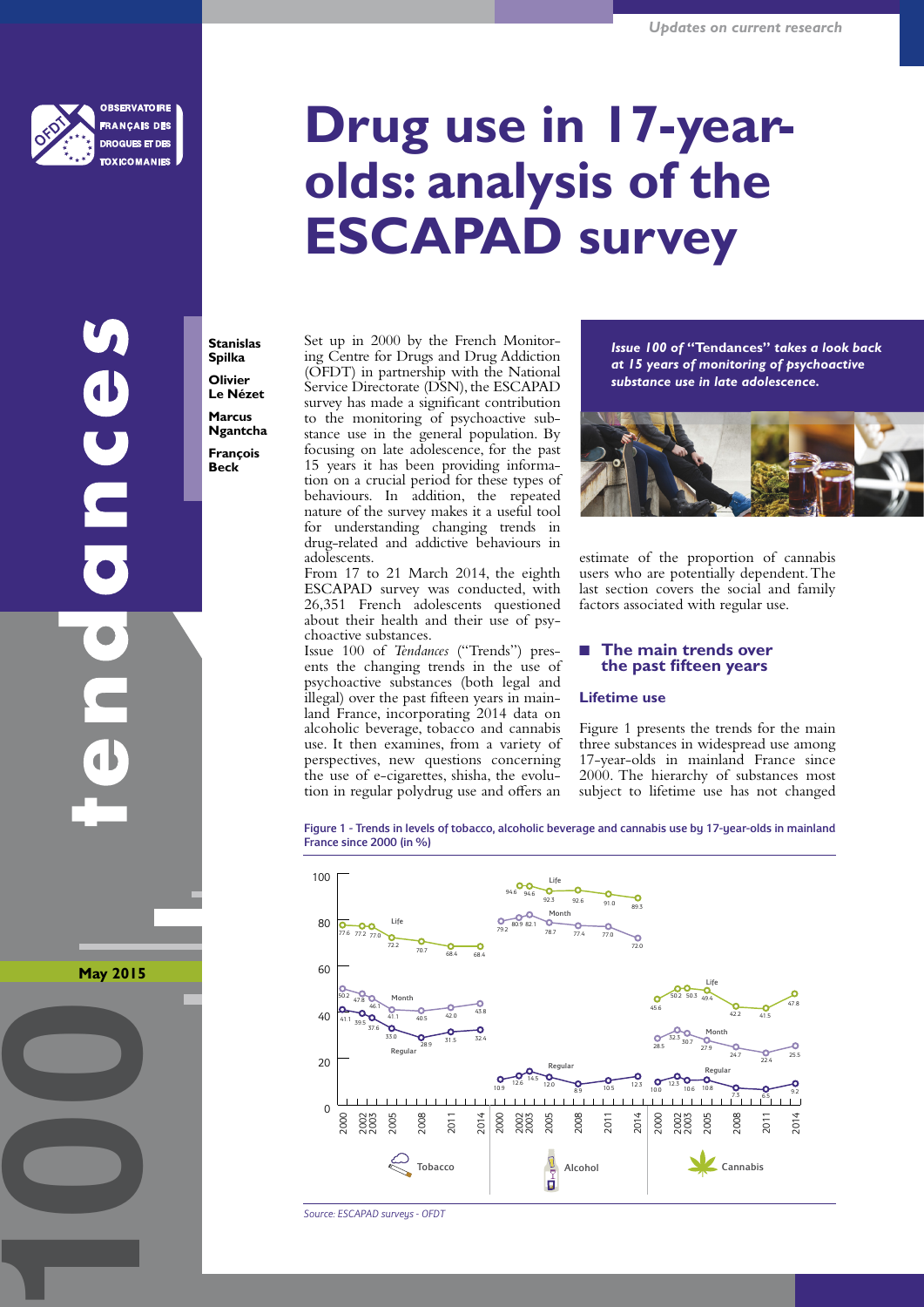over the period, with alcohol coming far in front, followed by tobacco then cannabis, the leading illegal substance used among adolescents. Hence, in 2014, almost 9 out of ten 17-year-olds had already drunk alcohol (89.3%), almost 7 out of 10 had already smoked a cigarette (68.4%) and just under 5 out of 10 had smoked cannabis at least once in their life (47.8%). A little under half (45.2%) had tried all three substances, whereas, in contrast, 8.0% had never used any of these substances.

While tobacco lifetime use is more common in girls (70.1% vs. 66.8%), initiation of alcohol and cannabis use is more frequent in boys, with 90.2% and 49.8% respectively vs. 88.3% and 45.8% for girls (figure 2).

For the past fifteen years, the levels of tobacco and alcohol lifetime use have been falling steadily, with a drop of 9 and 5 points, respectively, between 2000 and 2014. The evolution of cannabis use, on the other hand, is shown to be irregular. After an initial period of increase, reaching its highest level in 2003 (50.3%), the percentages began to fall markedly until 2011, when lifetime use reached its lowest level (41.5%). The more recent period, 2011-2014, corresponds to a marked increase (by more than 6 points), concerning both girls and boys in comparable proportions (49.8% vs. 44.0% for boys and 45.8% vs. 38.9% among girls). In 2014, lifetime use nonetheless remained lower than in 2003 (47.8% vs. 50.3%). While the level of lifetime use among boys is at a similar level to that in  $2000$  (50.1%), the level for girls is now higher (45.8% vs. 40.9% in 2000).

#### **Regular use**

The steady fall in alcohol and tobacco lifetime use over the past fifteen years has not led to an identical downward trend in regular use. Daily smoking rates, which fell substantially between 2000 and 2008, from 41.1% to 28.9%, have

#### 2000, the first ESCAPAD survey

From the outset, for the survey designers and the OFDT Scientific Committee, the aim was to implement an ongoing scientific survey in order to regularly monitor the evolution in psychoactive substance use during adolescence. The first large-scale quantitative survey conducted in mainland France, ESCAPAD was designed to address the lack of epidemiological data in this field in France. While France had been lagging far behind some other European countries – particularly English-speaking ones – at the start of the 2000s, the survey mechanism progressively implemented is now one of the most comprehensive in Europe. Two other periodic surveys have been introduced in addition to ESCAPAD since this date: the French section of the Health Behaviour in School-aged Children (HBSC) survey, conducted among *collège* pupils (lower secondary school for children aged 11 to 15), and the European School Survey Project on Alcohol and Other Drugs (ESPAD), which examines *lycée* (high school or sixth-form college) students, together making it possible to monitor the use of various substances in adolescents from 11 to 18 years old.

In the preface of the first survey report, in December 2000, Professor Roger Henrion, the first President of the OFDT Scientific Committee, wrote: "*At least we will now have access in France*  to a general population survey that is reproducible from one year to the next, which will provide *us with basic information on size and weight and allow us to monitor the evolution of psychoactive substance use, rapidly detect the emergence of new substances and, finally, gather the opinions of French youngsters on their health, at the lowest possible cost. It will complement the surveys conducted in partnership with the INSERM (French National Institute of Health and Medical Research) in the school environment and with the Comité français d'éducation pour la santé (French Committee for Health Education)",* which subsequently became the INPES, National Institute for Prevention and Health Education (note for readers).

been rising again since 2008. Between 2011 and 2014, daily use continued to increase very slightly, from 31.5% to 32.4%. This rise is primarily a result of increased daily use among girls, with the prevalence of this increasing from 30.2% to 31.9%, while it has remained stable, at 33.0%, for boys. As was observed in the early 2000s, the levels of daily smoking do not differ between boys and girls in late adolescence.

At present, this trend does not contradict a less heavy tobacco smoking "model" for girls, in terms of the number of cigarettes smoked: smoking of more than 10 cigarettes/day is still much less common among adolescent girls than boys (6.1% vs. 9.3%). Furthermore, this recent rise in daily smoking in girls does not call into question the overall decrease measured since the start of the decade, with the 2014 level remaining 7 points lower than in 2000. Finally, the increase in daily smoking since 2005 has not modified the proportion of heavy smokers (more than 10 cigarettes per day), which remained stable over the period 2005- 2014, at around 11%.

The levels of regular alcohol use have evolved in three successive phases: a period of increasing use between 2000 and 2003, followed by a decrease for 5 years then a further increase from 2008. In 2014, 12.3% of respondents regularly drank alcohol, with boys more frequently concerned than girls, once again: 17.5% versus 6.8%. The 2-point increase since 2011 (10.5%) is seen in comparable proportions in girls and boys (6.8% vs. 5.6% for girls and 17.5% vs. 15.2% among boys). However, daily alcoholic beverage use still remains exceptional, with fewer than 2% of 17-year-olds reporting daily use.

In contrast with what is observed for tobacco and alcohol, the curve for regular cannabis use presents strong similarities with the curve for lifetime use. The rise in regular use levels in the early 2000s was followed by a marked decrease until 2011, followed by an increase by more than 2 points in 2014 (i.e. a relative increase of 40% between these two dates). As with alcohol, regular use is a primarily male phenomenon (12.5%), only concerning 1 in 20 17-year-old girls (5.8%). However, although the level remains moderate, the increase among girls reveals a much higher relative rise than among boys between 2011 and 2014, at 70% and 30% respectively. Finally, daily cannabis use, levels of which have changed little over the past fifteen years, also increased between 2011 and 2014: 4.0% vs. 3.0% in 2011.

#### Main indicators use

| Plain Muuduvis use                                                                                                                                                                                                                                                                                                                                              |
|-----------------------------------------------------------------------------------------------------------------------------------------------------------------------------------------------------------------------------------------------------------------------------------------------------------------------------------------------------------------|
| Lifetime use: use at least once in a lifetime.<br>Use in the last year: use at least once during the past 12 months.<br>Use in the last month: use at least once during the past 30 days.<br>Regular use: use at least 10 times during the past 30 days (term sometimes used for daily smoking).<br>Daily use: use at least once daily during the past 30 days. |
| For drunken episodes, these indicators are slightly different:<br>drunken episode in the last year: at least one drunken episode in the last year.<br>repeated drunken episodes: at least 3 drunken episodes in the last year.<br>regular drunken episodes: at least 10 drunken episodes in the last year.                                                      |
| For heavy episodic drinking (HED i.e. stated having drunk at least 5 glasses on a single occasion):<br>HED in the last month: at least once during the past 30 days.<br>repeated HED: at least 3 times during the past 30 days.<br>regular HED: at least 10 times during the past 30 days.                                                                      |
| The analysis may occasionally use other indicators for the frequency of use in a lifetime; in this                                                                                                                                                                                                                                                              |

The analysis may occasionally use other indicators for the frequency of use in a lifetime; in this case, their definition is specified.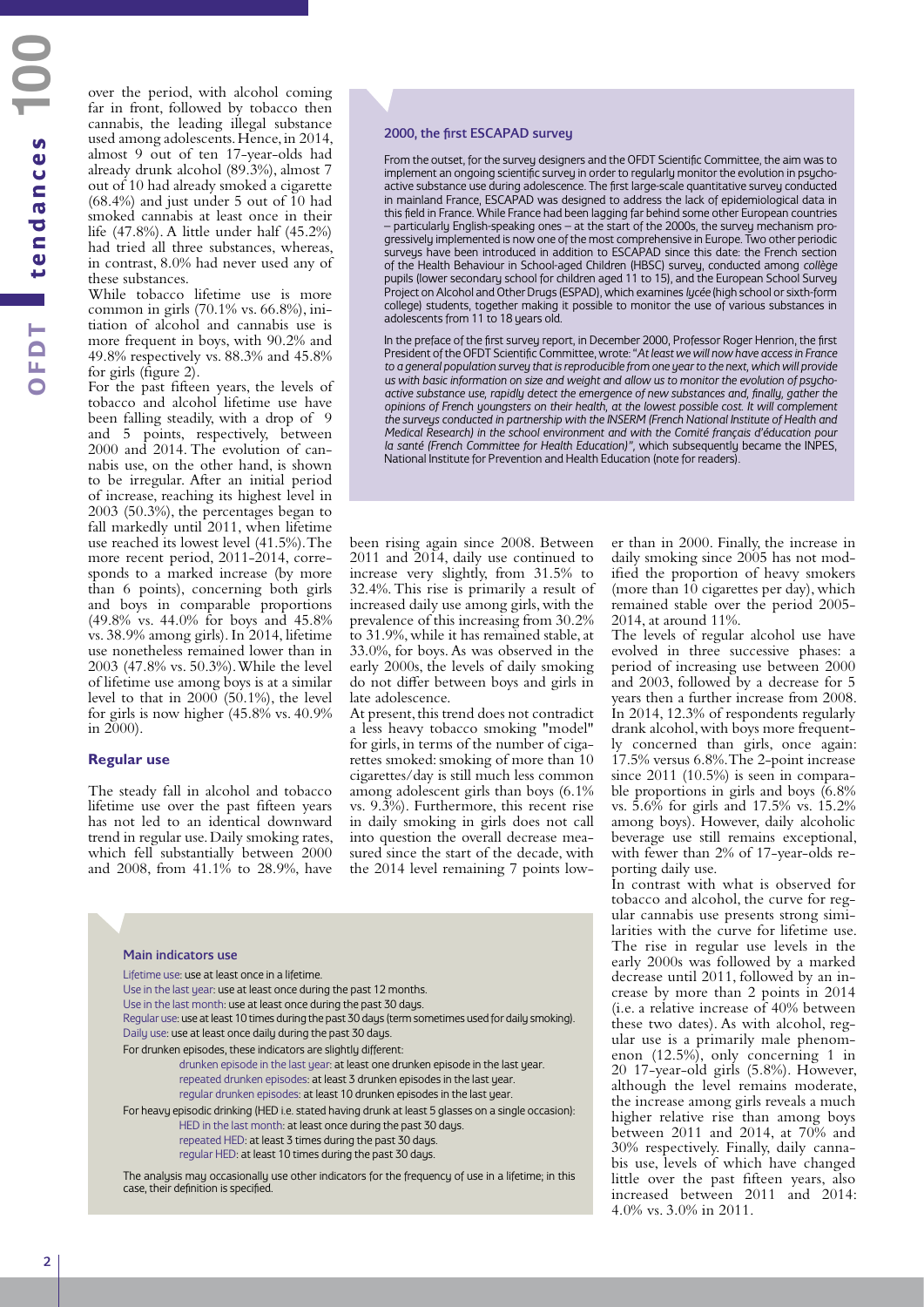#### **Lifetime use of other illegal or diverted substances**

Between 2000 and 2014, levels of lifetime use of illegal psychoactive substances other than cannabis increased in different proportions and at different rates depending on the substance groups considered (figure 3). However, the levels always remained below 4%, with the exception of diverted substances, such as poppers and inhalants, for which lifetime use levels sharply increased in a short period of time (13.7% in 2008 for poppers, for example). It should be noted that boys and girls present comparable prevalence rates for poppers, inhalants, cocaine, heroin and crack.

Substances can be divided into different groups, depending on the trend profiles:

n A first group concerns stimulant substances (cocaine, MDMA/ecstasy and amphetamines), for which use has trebled over the past fifteen years. It is important, however, to differentiate MDMA/ecstasy lifetime use, which presents a very specific profile: after a marked rise in the early 2000s, lifetime use fell again just as sharply, reaching its lowest level in 2011 (1.9%) and then rising significantly again to the peak already reached in 2003 (3.8%), i.e. variations ranging from one-fold to twofold over the period as a whole.

■ A second group of substances (LSD, heroin and crack), for which lifetime use is very rare, presents a profile that is stable overall throughout the period, with very low levels, of 1.6%, 1.0% and 1.1%, respectively.

For hallucinogenic mushrooms, the levels, at between 3 and 4%, have remained relatively constant over the past fifteen years.

For poppers or inhalants (glues, solvents, etc.), generally misused from their primary use, the lifetime use levels fell in 2014, very significantly for poppers (5.4% vs. 9.0% in 2011), whereas, due to lower lifetime use rates in 2014 (4.3% vs. 5.5% in 2011), inhalants returned to their 2003 level (4.4%); they nonetheless remain the two substances most frequently tried after cannabis.

At the age of 17, the vast majority of adolescents who have used one of these substances did not go further than lifetime use. For hallucinogenic mushrooms, in particular, 76% of lifetime users had only used once, with the proportion being around 60% for the other substances. Hence 17-year-olds going beyond the initiation stage with these substances are very much in the minority: irrespective of the substance considered, fewer than 1% of adolescents declare that they have used them more than 5 times.

Figure 2 - Trends in levels of tobacco, alcoholic beverage and cannabis use by 17-year-olds, by gender, in mainland France since 2000 (in %)



*Source: ESCAPAD surveys - OFDT* 







2002 2003

0.7

 $\overline{0}$ 

2005

0.7

0

2000

0.6



#### Figure 4 - Trends in drunken episodes in 17-year-olds in mainland France since 2000 (in %)

2011

0.8

2014

o-Heroin

2008

*Source: ESCAPAD surveys - OFDT*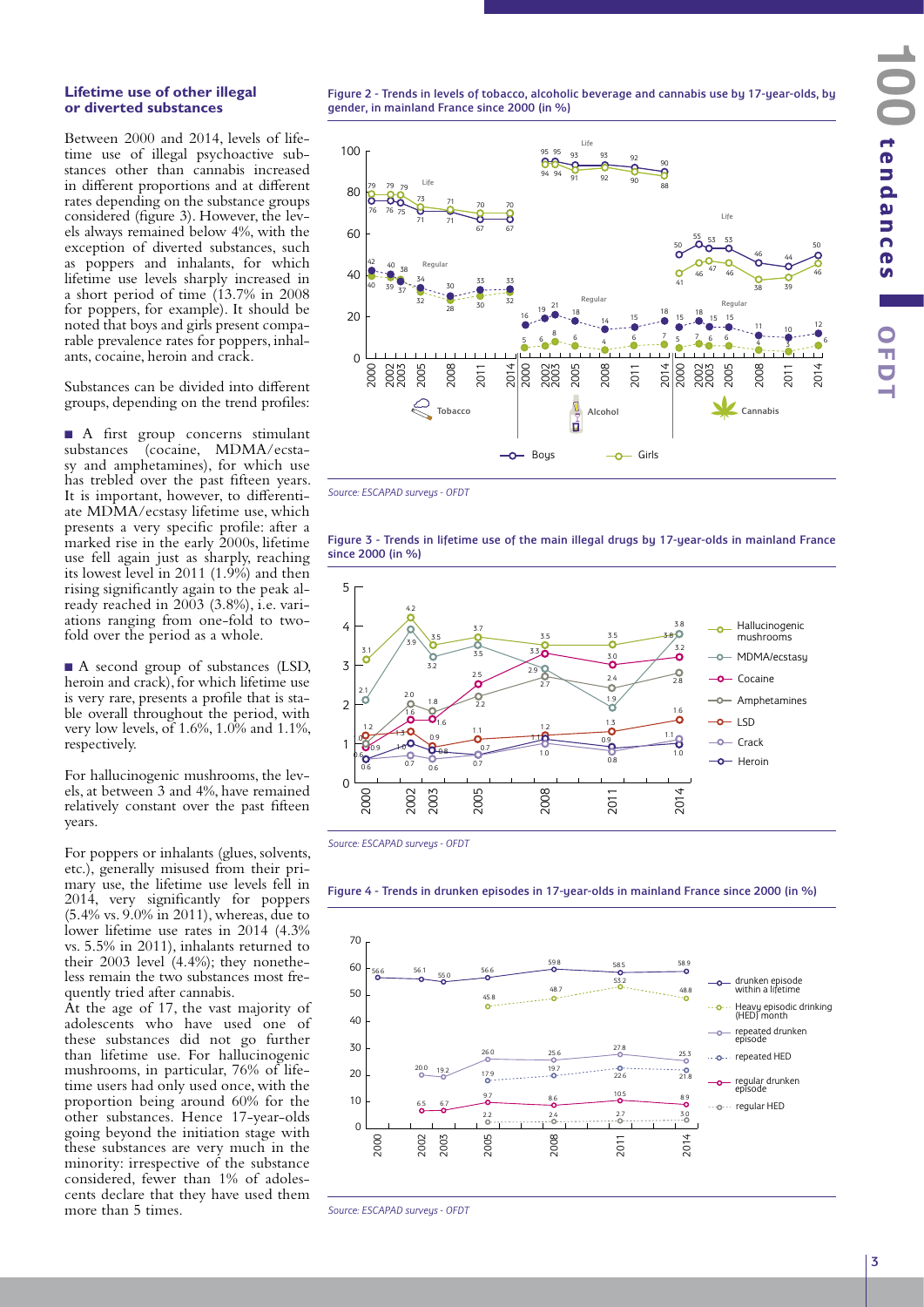#### **Psychoactive medicine**

There was an upward trend in lifetime use of psychoactive medicine in adolescents between 2011 and 20141 . This was the case for anxiolytics and hypnotics in particular, with this rise following a fall observed between 2008 (year when the question was introduced into the survey) and 2011. However, antidepressant use is shown to be relatively stable since 2008. It should be highlighted that anxiolytic prescriptions appear to be higher in

France than in other European countries (Kovess *et al.*, 2015). As in the adult population, psychoactive medicine use is almost twice as common among girls, irrespective of the psychotropic medicine category (Beck *et al.*, 2014; Inserm, 2012). In addition, tranquillisers present the specific feature of being medications for which use is most often repeated: 4.2% of adolescent girls state that they have taken them more than ten times in their life, with the rate being 2.0% for sleeping pills and 1.5% for antidepressants).

Ritalin<sup>2</sup>, in contrast, remains the only medication taken more frequently by boys (1.4% vs. 0.7% in girls).

#### Table 1- Levels of psychoactive substance use, by gender, among 17-year-olds in mainland France in 2014 (%)

|                                                                 |                                         | <b>Boys</b><br>2014 | Girls<br>2014 | <b>Sex ration</b><br>2014 |         | All 2011 | All 2014 | <b>Change from</b><br>2011 to 2014 |
|-----------------------------------------------------------------|-----------------------------------------|---------------------|---------------|---------------------------|---------|----------|----------|------------------------------------|
|                                                                 | Lifetime use                            | 66.8                | 70.1          | 0.95                      | $***$   | 68.4     | 68.4     | →                                  |
|                                                                 | In the last month                       | 43.2                | 44.4          | 0.97                      | ns      | 42.0     | 43.8     | $\overline{\mathbf{z}}$            |
| <b>Tobacco</b>                                                  | In the last month: $<$ 1 cig/day        | 10.2                | 12.6          | 0.81                      | $***$   | 10.5     | 11.3     | $\overline{\mathbf{z}}$            |
|                                                                 | Daily: >1 cig/day                       | 33.0                | 31.9          | 1.04                      | ns      | 31.5     | 32.4     | $\overline{\mathbf{z}}$            |
|                                                                 | Heavy: >10 cig/day                      | 9.3                 | 6.1           | 1.53                      | $***$   | 7.7      | 7.7      | →                                  |
|                                                                 | Lifetime use                            | 90.2                | 88.3          | 1.02                      | $***$   | 91.0     | 89.3     | Ł.                                 |
|                                                                 | In the last month: $\geq$ 1 time        | 76.2                | 67.6          | 1.13                      | $***$   | 77.0     | 72.0     | 7                                  |
| Alcohol                                                         | In the last month: >10 times (regular)  | 17.5                | 6.8           | 2.58                      | $***$   | 10.5     | 12.3     | 71                                 |
|                                                                 | In the last month: >30 or daily         | 2.9                 | 0.6           | 4.82                      | ***     | 0.9      | 1.8      | 7                                  |
|                                                                 | Lifetime use                            | 63.8                | 53.8          | 1.18                      | $***$   | 58.5     | 58.9     | $\rightarrow$                      |
|                                                                 | In the last year: $\geq$ 1 time         | 55.2                | 42.7          | 1.29                      | $***$   | 50.3     | 49.0     | N                                  |
| Drunken episodes                                                | In the last year: > 3 (repeated)        | 32.1                | 18.3          | 1.75                      | $***$   | 27.8     | 25.3     | 7                                  |
|                                                                 | In the last year: >10 (regular)         | 13.0                | 4.7           | 2.79                      | $***$   | 10.5     | 8.9      | $\mathbf{z}$                       |
|                                                                 | In the last month: $>1$ time            | 54.6                | 42.9          | 1.27                      | ***     | 53.2     | 48.8     | Ł.                                 |
| Heavy episodic drinking (at least<br>5 glasses on one occasion) | In the last month: > 3 times (repeated) | 28.3                | 15.2          | 1.86                      | ***     | 22.6     | 21.8     | $\overline{\mathbf{r}}$            |
|                                                                 | In the last month: >10 times (regular)  | 4.7                 | 1.3           | 3.66                      | $***$   | 2.7      | 3.0      | $\rightarrow$                      |
|                                                                 | Lifetime use                            | 49.8                | 45.8          | 1.09                      | ***     | 41.5     | 47.8     | $\overline{\mathbf{z}}$            |
|                                                                 | In the last year: $\geq$ 1 time         | 41.1                | 35.3          | 1.17                      | $***$   | 34.6     | 38.2     | $\overline{\mathbf{z}}$            |
| Cannabis                                                        | In the last month: $\geq$ 1 time        | 29.1                | 21.9          | 1.33                      | $***$   | 22.4     | 25.5     | 71                                 |
|                                                                 | In the last month: >10 times (regular)  | 12.5                | 5.8           | 2.16                      | $***$   | 6.5      | 9.2      | $\overline{\mathbf{z}}$            |
|                                                                 | In the last month: >30 or daily         | 5.6                 | 2.3           | 2.47                      | ***     | 3.0      | 4.0      | $\overline{\mathbf{z}}$            |
| Poppers                                                         | Lifetime use                            | 5.7                 | 5.2           | 1.10                      | ns      | 9.0      | 5.4      | Ł.                                 |
| <b>Inhalants</b>                                                | Lifetime use                            | 4.2                 | 4.3           | 0.97                      | ns.     | 5.5      | 4.3      | 7                                  |
| Hallucinogenic mushrooms                                        | Lifetime use                            | 5.0                 | 2.7           | 1.85                      | $***$   | 3.5      | 3.8      | $\rightarrow$                      |
| MDMA/ecstasy                                                    | Lifetime use                            | 4.2                 | 3.5           | 1.20                      | $\star$ | 1.9      | 3.8      | $\overline{\phantom{a}}$           |
| Cocaine                                                         | Lifetime use                            | 3.2                 | 3.3           | 0.96                      | ns      | 3.0      | 3.2      | $\rightarrow$                      |
| Amphetamines                                                    | Lifetime use                            | 3.2                 | 2.3           | 1.38                      | $***$   | 2.4      | 2.8      | 71                                 |
| <b>LSD</b>                                                      | Lifetime use                            | 1.9                 | 1.3           | 1.48                      | $***$   | 1.3      | 1.6      | $\overline{\mathbf{z}}$            |
| Crack                                                           | Lifetime use                            | 1.0                 | 1.1           | 0.95                      | ns      | 0.8      | 1.1      | 7                                  |
| Heroin                                                          | Lifetime use                            | 1.0                 | 1.0           | 1.02                      | ns      | 0.9      | 1.0      | $\rightarrow$                      |

*Source: ESCAPAD 2011, 2014; OFDT*

Key: ns: not significant; \*: p<0.05; \*\*: p<0.001; \*\*\*: p< 0.0001 (the comparison test is a Pearson chi-square test)

#### Table 2 - Lifetime use of psychoactive medicine, by gender, among 17-year-olds in 2014 (%)

|                         |              | <b>Boys</b><br>2014 | Girls<br>2014 | Sex ratio<br>2014 |       | All 2008 | All 2011 | All 2014 | Change from<br>2011 to 2014 |
|-------------------------|--------------|---------------------|---------------|-------------------|-------|----------|----------|----------|-----------------------------|
| Psychoactive medicine   | Lifetime use | 19.3                | 30.0          | 0.64              | $***$ | 26.9     | 21.7     | 24.6     | $\mathcal{L}$               |
| <b>Tranquillisers</b>   | Lifetime use | 11.5                | 20.3          | 0.57              | $***$ | 18.4     | 15.0     | 15.8     | и                           |
| Sleeping pills          | Lifetime use | 10.6                | 14.7          | 0.72              | $***$ | 14.6     | 10.7     | 12.6     | и                           |
| Antidepressants         | Lifetime use | 3.9                 | 7.8           | 0.50              | $***$ | 7.2      | 5.6      | 5.8      | $\rightarrow$               |
| Phytotherapy/Homeopathy | Lifetime use | 16.9                | 36.9          | 0.46              | $***$ | 30.4     | 30.3     | 26.7     | لا                          |

*Source: ESCAPAD 2008, 2011 and 2014; OFDT*

*<sup>1.</sup> In 2014, 3 classes of medications were kept in the survey out of the 5 present in 2011: tranquillisers, antidepressants and sleeping pills. The questions concerning Ritalin and phytotherapy (herbal medicines) were also kept.*

*<sup>2.</sup> Ritalin (active substance: methylphenidate) is a psychostimulant medication initially used to treat narcolepsy, but it is now most commonly used to treat attention deficit hyperactivity disorder.*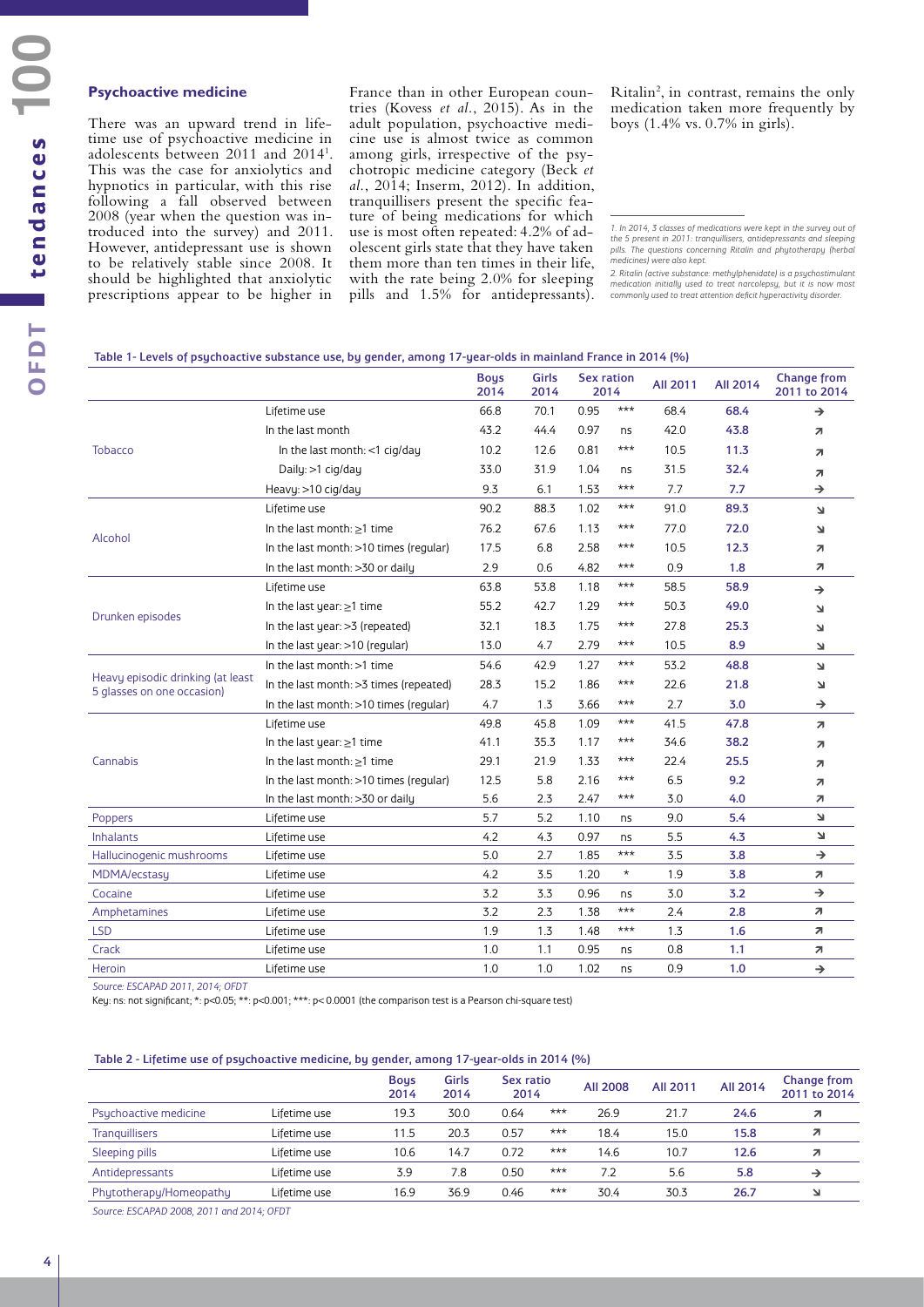## **First-time ages**

The sequence of lifetime uses of substances has remained unchanged since 2000<sup>3</sup>: after tobacco lifetime use at an average age of 14 comes the start of daily smoking (14.9 years) then, at a little over the age of 15, cannabis and the first drunken episode. The first contacts with tobacco (14.0 years) and cannabis (15.3 years) have fluctuated since 2000, in contrast with the age of the first drunken episode, which appears to have been very stable over the period (mean lifetime use age ranging from 15.1 to 15.3 depending on the years). Following a fall in the average age at initiation up until 2005, reflecting greater precocity, the trend has been reversed. Over the decade as a whole, the age of progression to daily smoking has been increasingly delayed, despite a very slight decrease in the average age observed in 2014 for the first time (14.9 vs. 15.0 in 2011). In addition, since 2011, progression to daily smoking has been greatly accelerated. At present, less than a year elapses, on average, between the first cigarette and potential daily smoking behaviour (in 2003, the average length of time was a year and a half).

#### **Changes in the patterns of alcohol use**

In parallel with trends in alcohol use frequency, the survey makes it possible to analyse changes in the patterns of alcohol use or ages at initiation.

Monitoring of the evolution in drunken episodes since 2002 and of heavy episodic drinking (HED) since 2005 has thus demonstrated different evolution profiles from that of regular alcohol use (figure 4). Drunken episodes, following a period of sharp increases, have stabilised since 2005, only fluctuating very slightly: in 2014, 58.9% of adolescents reported that they had already been drunk at least once in their life and over a quarter (25.3%) had experienced at least three drunken episodes in the last 12 months. These behaviours remain much more common in boys, with 32.1% of boys vs. 18.3% of girls (table 1).

For HED, the levels rose constantly until 2011, before falling back substantially between 2011 and 2014. Now, HED episodes in the last month are shared by less than half of 17-year-olds: 48.8% vs. 53.2% in 2011. Repeated HED (at least three episodes in the last month) has also fallen slightly, from 22.6% to 21.8 between 2011 and 2014, it should nonetheless be recalled that the level

was 17.9% in 2005. However, regular HED (at least ten episodes in the last month) appears to be increasing steadily (3.0% in 2014 vs. 2.2% in 2005). In 2014, there were still more boys than girls who had drunk 5 or more glasses on a single occasion in the past month (54.6% and 42.9% among the girls) (table 1). This differential is further accentuated with repeated or regular HED (i.e. 28.3% among boys vs. 15.2% in girls for the former and 4.7% vs. 1.3% for the latter).

HED behaviour remains much more common among regular alcoholic beverage users: in 2014, 95.3% of them reported at least one HED episode over the past month. However, the proportion of occasional drinkers (i.e. adolescents who say they have only drunk alcohol once or twice in the 30 days prior to the survey) reporting a HED episode in the past month is also high and has been increasing constantly since 2005, rising from 30.7% to 37.5% in 2008, then from 43.9% in 2011 to 45.4% in 2014. The same trend is observed, but in much lower proportions, among regular alcohol users, for whom the levels have risen from 92.3% to 95.3%.

In 2014, the last HED episode in the month preceding the survey occurred, for 89.4% of cases, at a weekend evening get-together with friends. Conversely, having drunk alone at the last HED episode remains rare (1.2%). Finally, it should be highlighted that, in one in ten cases (9.7% of cases), this HED episode occurred in the presence of parents: this practice, though in the minority, nonetheless appears to be high.

### ■ Focus on…

This survey makes it possible to analyse new behaviours, or behaviours that have been little explored to date.

#### **Use of e-cigarettes among adolescents**

With the phenomenon of electronic cigarettes having emerged in recent years, seducing numerous adults primarily smokers -, it appeared essential to measure its use in the adolescent population. In the ESCAPAD survey, almost 1 in 2 young people stated that they had already used an electronic cigarette at least once in their life, with more boys (56.4%) being concerned than girls (49.9%). At the time of the survey, more than a third of the adolescents had repeated the experience several times and 1 in 7 had already done it more than 10 times in their life. As with tobacco and psychoactive substances as a whole, the differences between girls and boys are accentuated as use intensifies. In addition, girls are more often simply lifetime users: 17.8% state they have only done it once, compared to 13.8% in boys.

Daily e-cigarette use concerns 2.5% of 17-year-old adolescents, with boys being concerned more often than girls once more: 3.1% vs. 1.8%. Furthermore, the link between e-cigarette use and tobacco use is shown to be high: 30.6% of daily vapers declare that they also smoke more than 10 cigarettes per day, whereas this is only the case for 23.3% of other e-cigarette users. The latter point might suggest that among the adolescent population, electronic cigarettes are more of a complement for "heavy smokers" than a substitute (Spilka *et al.*, 2015).

Shisha or hookah use also appears to have been growing among adolescents over the past few years. Almost 2 out of 3 young people have already tried shisha (64.7%), with slightly more boys than girls having experimented (66.1% and 63.2% respectively). In addition, fewer girls than boys are regular users (at least 10 times in their life): 18.3% vs. 32.1% for boys.

#### Problem cannabis use

Raising people's awareness of the detrimental effects of frequent cannabis use and establishing (early) detection of adolescents liable to present problem use or addiction has shown to be very important (Inserm, 2014).

Today, the latest studies agree on the health dangers associated with frequent cannabis use, particularly when this use started early in adolescence and when cannabis is smoked in high quantities. In the short term, this type of cannabis use can cause immediate attention and memory problems liable to lead to learning difficulties; impair coordination and reflexes, which can increase the risks of accidents (physical, road accidents, etc.); impair judgement and increase risky sexual behaviours, for example; promote psychosis and episodes of paranoia following high cannabis doses.

In addition, longer term cannabis use, again of high quantities, can cause addiction, impair a person's cognitive and neurological development, exacerbate the risks of developing psychotic disorders in predisposed individuals and, more generally, impair quality of life (poorer social links, greater difficulties at school, greater economic vulnerability, etc.) (Volkow *et al.*, 2014).

*<sup>3.</sup> Given the age of the adolescents, the ESCAPAD survey does not question them on the age at initiation of alcohol, which remains the substance that is tried the most early on: at 11 years old, more than half of young people report that they have already drunk alcohol (Godeau* et al. *2012).*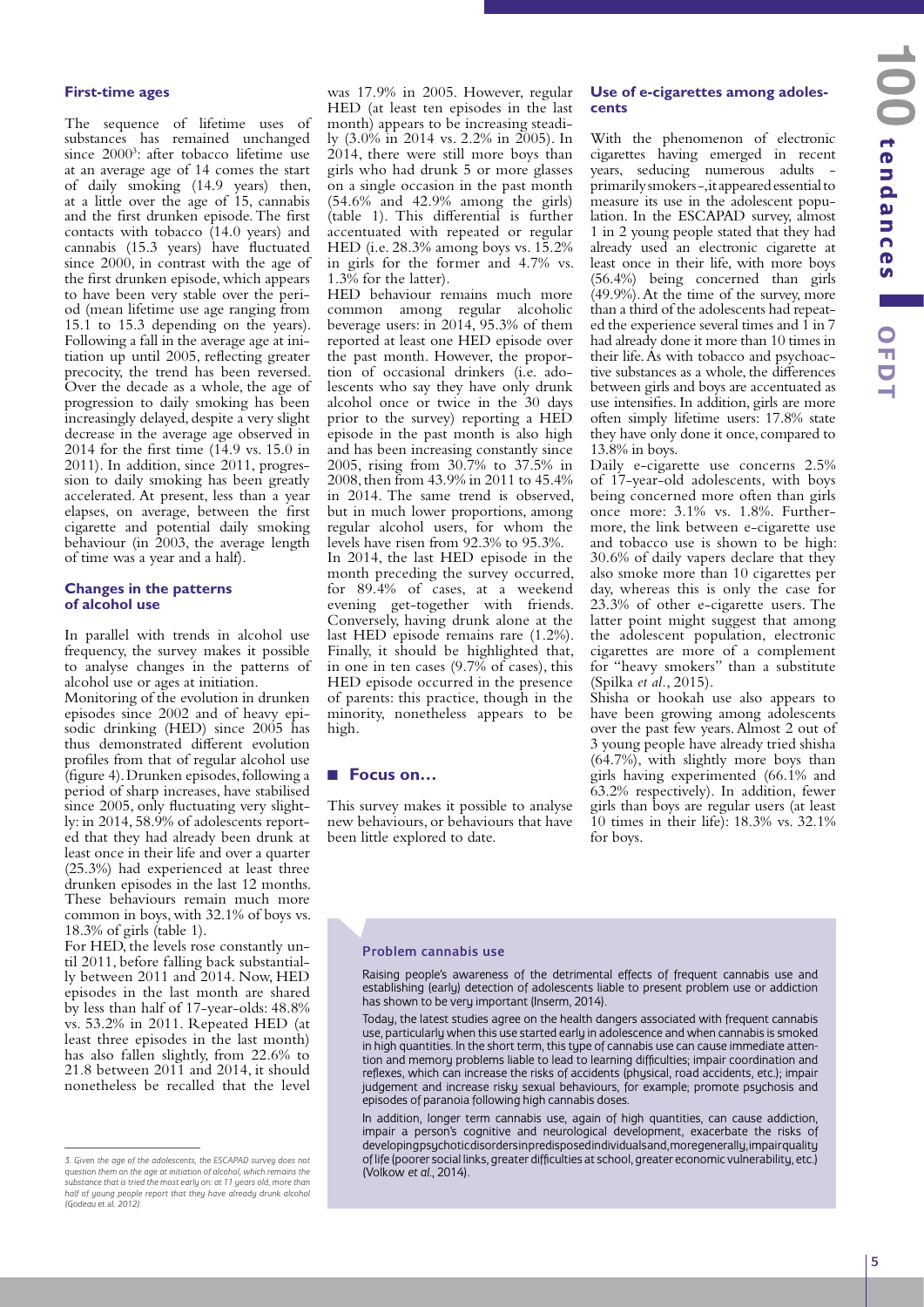#### **Problem cannabis use**

To better identify and evaluate problem cannabis use, the OFDT has developed a screening instrument, the Cannabis Abuse Screening Test (CAST), on the basis of the main criteria for determining abuse and harmful use drawn from DSM-V (Diagnostic and Statistical Manual of Mental Disorders, 5<sup>th</sup> edition) and ICD 10 (International Classification of Diseases -  $10<sup>th</sup>$  version) diagnoses. The objective is to provide a description of problem uses, irrespective of use frequency, on the basis of general population surveys in France (Beck and Legleye, 2008). With the support of the European Monitoring Centre for Drugs and Drug Addiction (EMCDDA), the CAST has become established as the reference test in European surveys among adolescents, particularly in the context of the ESPAD survey, which has been using it as an optional module in its questionnaire since 2007 (Hibell *et al.*, 2008). France has been using the CAST tool in ESCAPAD since 2003, and since 2011 in its current version.

The CAST test is easy to administer, contains six questions and is divid-

ed into two stages. If a person answers "yes"to the question "Have you smoked cannabis in the last 12 months?" they are then asked to complete the test. In 2014, 38.2% of 17-year-olds reported they had smoked cannabis in the last year, 41.1% among boys and 35.3% among girls. Among these last year users  $(n=7,935)$ , 7,374 (93.0%) completed the CAST test (Spilka *et al.*, 2014).

The event the most often reported by cannabis users in the past year is "have smoked cannabis before midday", with 42% of them stating that they had already done so at least once in the past year. Then came "have smoked cannabis alone" and "have experienced memory problems", cited by 29.3% and 25.9% of users respectively. The other three situations ("had problems such as arguments, fights, accidents, etc."; "have tried to reduce or stop cannabis use, without success"; "have had comments from friends or family members"), are reported by barely 1 adolescent in 5. However, when these events occurred, the one most often repeated in the last year concerns comments by friends and family. Among those whose friends or family had made comments, almost half (44.5%) declared that this had been the case fairly or very

#### New psychoactive substances

A question concerning the use of substances that "imitate the effects of a drug, such as synthetic cannabis, mephedrone, methoxetamine or another substance", more commonly known as new psychoactive substances (NPS) and often sold on the Internet, was included in the 2014 survey. Respondents were also asked to specify which substance they had used.

A total of 1.7% of 17-year-olds stated they had already taken a substance imitating the effects of a drug. Only 0.7% specified which substance it was - primarily a synthetic cannabinoid -, while the others did not, without it being possible to know why. The predominance of synthetic cannabinoids raises the question of a possible link between cannabis use and NPS lifetime use. In addition, boys prove to be users of NPS more often than girls (2.2% vs. 1.3%). Differences are also observed according to school status. Hence 1.6% of school pupils or students have already used an NPS, whereas 2.3% of young people in apprenticeships and 2.0% of young people who left the school system report this use.

#### Figure 5 - Regular polydrug use of tobacco, alcohol and cannabis



*Source: ESCAPAD 2011, 2014 - OFDT*

often. In comparison, 44.1% of users have only smoked cannabis before midday rarely and only one in four have done so fairly or very often.

To calculate the score, the questions are equivalent and the responses are coded on a scale of 0 to 4. Depending on the total obtained, which ranges from 0 to 24, users will be considered to be not at risk if they present a score of under 3, low-risk if the score is greater than or equal to 3 and less than 7 and, finally, at high risk of problem use for a score of greater than or equal to 7 (Legleye *et al.*, 2013).

According to this score, in 2014 one in 4 boys who had smoked cannabis in the last year were at high risk of problem use or cannabis addiction (25.7% vs. 17.3% for girls). In total, among the adolescents who have used cannabis in the past year, 21.9% present a high risk of problem cannabis use, i.e. a problem use prevalence of 8.4% in the population surveyed. This proportion seems to be on the rise compared to 2011 when 17.8% of last year users were at high risk (22.8% for boys vs. 12.8% for girls).

#### **Regular polydrug use**

The description of regular psychoactive substance use can be supplemented by observation of regular polydrug use, which, here, means cross-use or cumulative use of at least two regular uses of alcohol, tobacco or cannabis<sup>4</sup>. In the ESCAPAD survey, polydrug use is therefore a cumulative measurement of regular uses; it does not imply that these uses took place at the same time or on the same occasion.

In 2014, regular polydrug use of alcohol, tobacco or cannabis concerned 12.8% of adolescents (figure 5). Like regular uses, regular polydrug use is also a male phenomenon (17.1% of boys and 8.4% of 17-year-old girls in 2014). Cumulative regular tobacco and cannabis use is more widespread (5.0%), slightly ahead of cumulative regular tobacco and alcohol use (4.5%). However, regular alcohol and cannabis use without daily tobacco use is very rare (0.4% of adolescents). Finally, cumulative regular use of the three substances concerns 3.0% of 17-year-olds.

Regular use of only one of these three substances (exclusive regular use) concerns 24.1% of adolescents, 80% of whom are daily tobacco users, with exclusive tobacco and alcohol use levels being much lower (0.8% in the case of cannabis and 4.1% in the case of alco $h_0$ 

Between 2011 and 2014, regular polydrug use rose by 2.9 points. In parallel, the proportion of exclusive regular us-

*<sup>4.</sup> Polydrug use is not limited to these three substances. More qualitative approaches have been shown to be more suitable for studying other forms of polydrug use involving illegal drugs other than cannabis.*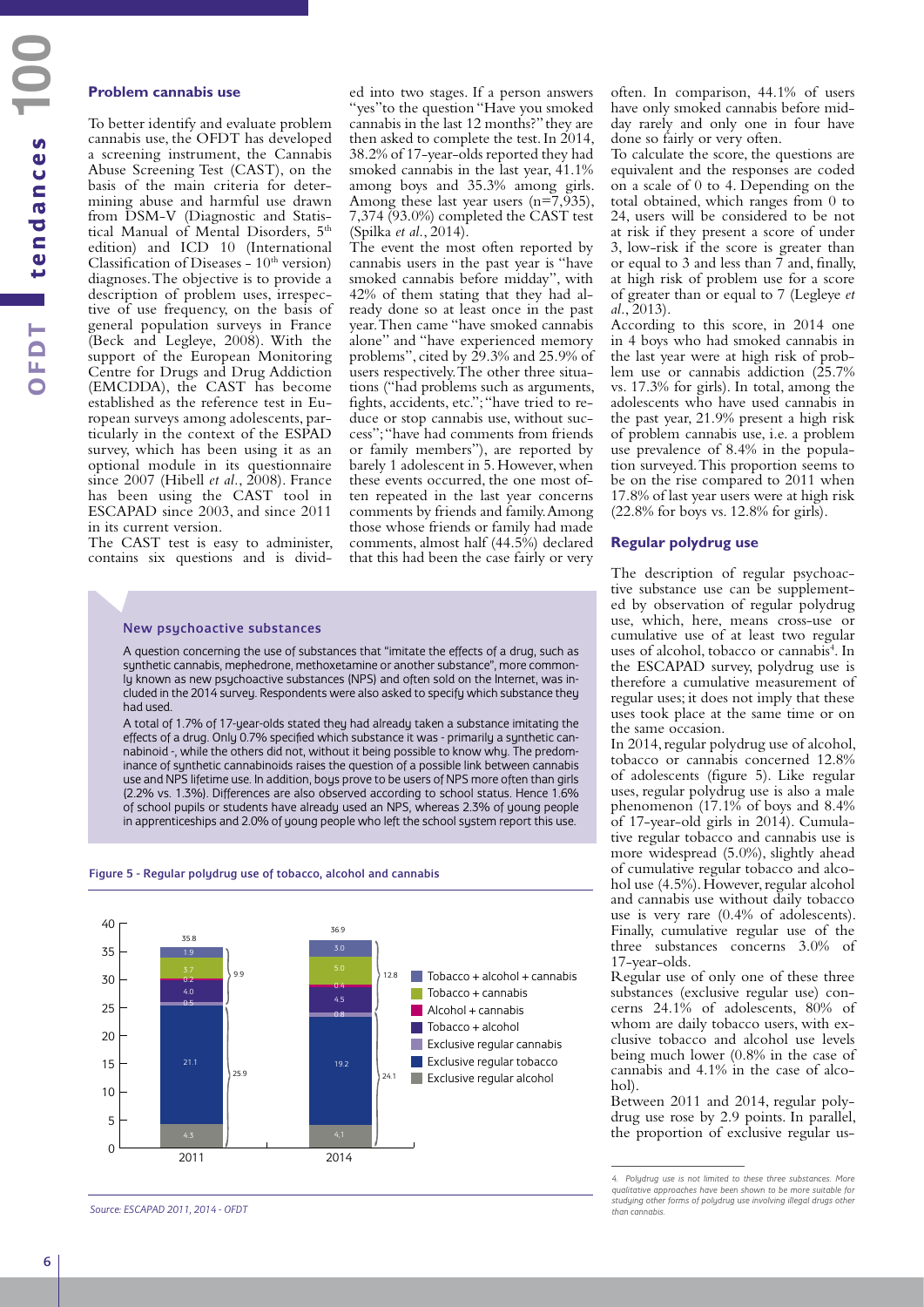**tendances OO** tendances **CED 100** tendances **OFDT** 

ers felt (-1.8 point). This concentration of regular use has become more pronounced among young girls, with polydrug use increasing by practically half in 2011, from 5.8% to 8.4%. In boys, there was a less marked increase of only a quarter, from 13.9% to 17.1%. While the proportion of adolescents regularly using at least one of the substances (tobacco, alcohol or cannabis) increased between 2011 and 2014, from 35.8% to 36.9%, these regular uses also appear to be more often combined.

# Q **Related factors**

The most significant sociodemographic factors during adolescence were analysed for the few major use profiles (regular alcohol, tobacco and cannabis use, repeated HED). Other factors may also exist.

Being male appears to have a strong influence (except in the case of tobacco), as does family composition (youngsters from reconstituted or single-parent families more often presenting regular use) and belonging to an economically-privileged family environment. Schooling situation and educational pathways also appear to be closely linked to legal and illegal psychoactive substance use. Young people

in apprenticeships or having left the school system are more numerous than school pupils, college or higher education students to report that they smoke daily, regularly drink alcohol, have experienced repeated HED episodes or smoke cannabis. For smoking, in particular, those having left the school system are proportionally twice as numerous to report daily smoking (59.9% vs. 28.9% among school pupils or students). The family's economic capital, assessed here on the basis of the highest occupation and socio-professional category within the parental couple, also appears to be strongly linked to these uses. Children from the most privileged or, conversely, under-privileged backgrounds report more regular tobacco or cannabis use (respectively 35.8% and 36.2% for tobacco vs. 32.4% overall, and 11.1% and 11.0% for cannabis vs. 9.2% overall). Adolescents whose parents are separated also present higher use levels than others. Finally, while place of residence and, more specifically, size of town, appears to play a role, this role differs depending on substances. Young people living in a rural area (fewer than 2,000 inhabitants) for example, have regular alcohol use levels that are higher than those living in large cities  $(> 200,000)$ inhabitants) (14.7% compared to 9.9%), and the same is true for smoking. However, the ratio is reversed for regular cannabis use (7.7% vs. 9.2%).

These results do not take into account all the characteristics of the individuals taken simultaneously. To jointly monitor the effects of all the variables in order to provide an estimation of the relationships between each one, a multivariate logistic regression was performed for each indicator ("OR" columns). In this regression, the link with gender is confirmed for regular alcohol use  $(OR = 2.8,$  $p < 0.001$ ), repeated HED and regular cannabis use. Likewise, taking into account the other variables, apprentices and working young people are revealed to be more likely to be regular users than school pupils and students. The link between family socio-economic capital and use is broadly maintained: all other things being equal, children from highly privileged backgrounds are bigger tobacco, alcohol and cannabis users. The link observed here is the reverse of that generally measured in the adult population. This is particularly true for tobacco smoking, which, in adults, increases inversely with social level (Peretti-Watel *et al.*, 2009). In addition, the social stratification characterised by the occupations and socio-professional categories of the parents is shown to have less influence than the school situation during adolescence. The fact of being an apprentice or

Table 3 - Factors associated with the main indicators of use among 17-year-olds

| Associated<br>factors       | <b>Responses</b><br>$n\%$                   | Daily tobacco |           | Regular alcohol |           | <b>Repeated HED</b> |           | <b>Regular cannabis</b> |           |
|-----------------------------|---------------------------------------------|---------------|-----------|-----------------|-----------|---------------------|-----------|-------------------------|-----------|
|                             |                                             | $\%$          | <b>OR</b> | $\%$            | <b>OR</b> | $\%$                | <b>OR</b> | $\frac{9}{6}$           | <b>OR</b> |
|                             | Girls (48.9)                                | 31.9          | ref       | 6.78            | ref       | 15.2                | ref       | 5.77                    | ref       |
| Gender                      | Boys (51.1)                                 | 33.0          | 1.0       | 17.5            | $2.8***$  | 28.3                | $2.1***$  | 12.5                    | $2.2***$  |
|                             | Students/Pupils (86.1)                      | 28.9          | ref       | 11.2            | ref       | 20.3                | ref       | 8.0                     | ref       |
| <b>Schooling</b>            | Apprenticeship (9.7)                        | 52.0          | $2.5***$  | 21.2            | $1.7***$  | 34.5                | $1.7***$  | 14.7                    | $1.6***$  |
|                             | Working and other (4.2)                     | 59.9          | $3.5***$  | 13.8            | 1.2       | 25.4                | $1.3*$    | 21.3                    | $2.7***$  |
|                             | Nuclear family (66.0)                       | 28.2          | ref       | 12.0            | ref       | 20.9                | ref       | 7.3                     | ref       |
| Type of family <sup>1</sup> | Reconstituted family (10.6)                 | 42.6          | $1.8***$  | 12.9            | $1.2*$    | 24.4                | $1.3***$  | 13.3                    | $1.9***$  |
|                             | Single-parent and other family (23.4)       | 38.9          | $1.6***$  | 12.5            | $1.2*$    | 23.3                | $1.3***$  | 12.7                    | $1.8***$  |
| Professional                | Both parents work (65.0)                    | 31.3          | ref       | 13.1            | ref       | 23.2                | ref       | 8.7                     | ref       |
| activity                    | only 1 parent works (29.2)                  | 34.3          | 0.9       | 11.1            | $0.8**$   | 20.1                | $0.8***$  | 9.7                     | $0.9 *$   |
| of parents <sup>2</sup>     | No activity (5.8)                           | 34.1          | $0.8***$  | 7.7             | $0.5***$  | 14.4                | $0.5***$  | 10.2                    | $0.8 *$   |
|                             | Very privileged (7.4)                       | 35.8          | ref       | 13.4            | ref       | 22.7                | ref       | 11.1                    | ref       |
| <b>Highest</b>              | Privileged (28.4)                           | 34.1          | 0.9       | 11.8            | 0.9       | 22.0                | 0.9       | 9.6                     | $0.8 *$   |
| profession                  | Intermediate (23.4)                         | 29.0          | $0.8**$   | 13.5            | 1.0       | 23.8                | 1.0       | 8.3                     | $0.8 *$   |
| of parents $3$              | Modest (32.9)                               | 31.8          | $0.8***$  | 11.3            | $0.8 *$   | 20.1                | $0.7***$  | 8.5                     | $0.7**$   |
|                             | Under-privileged (8.0)                      | 36.2          | $0.8 *$   | 13.3            | $0.8 *$   | 21.6                | $0.7 *$   | 11.0                    | $0.7 *$   |
|                             | Town [200,000 inhabitants and over] (42.2)  | 29.8          | ref       | 9.9             | ref       | 18.5                | ref       | 9.2                     | ref       |
|                             | Town [20,000 inhab.; 200,000 inhab.] (22.2) | 33.7          | $1.1***$  | 12.2            | $1.3***$  | 22.4                | $1.3***$  | 10.1                    | 1.1       |
| Type of town <sup>4</sup>   | Town [2,000 inhab.; 20,000 inhab.] (26.1)   | 34.1          | $1.1*$    | 14.7            | $1.6***$  | 25.2                | $1.5***$  | 8.0                     | $0.8 *$   |
|                             | Rural <2,000 inhabitants (9.6)              | 32.8          | 1.1       | 14.7            | $1.5***$  | 25.2                | $1.4***$  | 7.7                     | $0.8 *$   |

*Source: ESCAPAD, 2014; OFDT*

Key: \*\*\*: p < 0.001; \*\* : p < 0.01; \*: p < 0.05; \*: not significant

1: Nuclear family = family composed of an adult couple, married or otherwise, and one or more of their own biological (or adopted) children, living together; Reconstituted<br>family = composed of two parents, at least one of parent, with other corresponding to children living in a children's home, for example. 2: No activity: seeking work, no professional activity, incapacity, retired.

3: Evaluated on the basis of the occupations and socio-professional categories of the parents: Very privileged (both parents are managers or entrepreneurs or skilled tradespeople), Privileged (at least one of the parents is a manager, entrepreneur or skilled tradesperson), Intermediate (at least one of the two is in an intermediate profession or a farmer), Modest (at least one of the two parents is an employee or manual worker), Under-privileged (no profession specified). Comment: these categories are based on the information given by the adolescents.

4: Determined on the basis of the post code or place of residence reported by the adolescents.